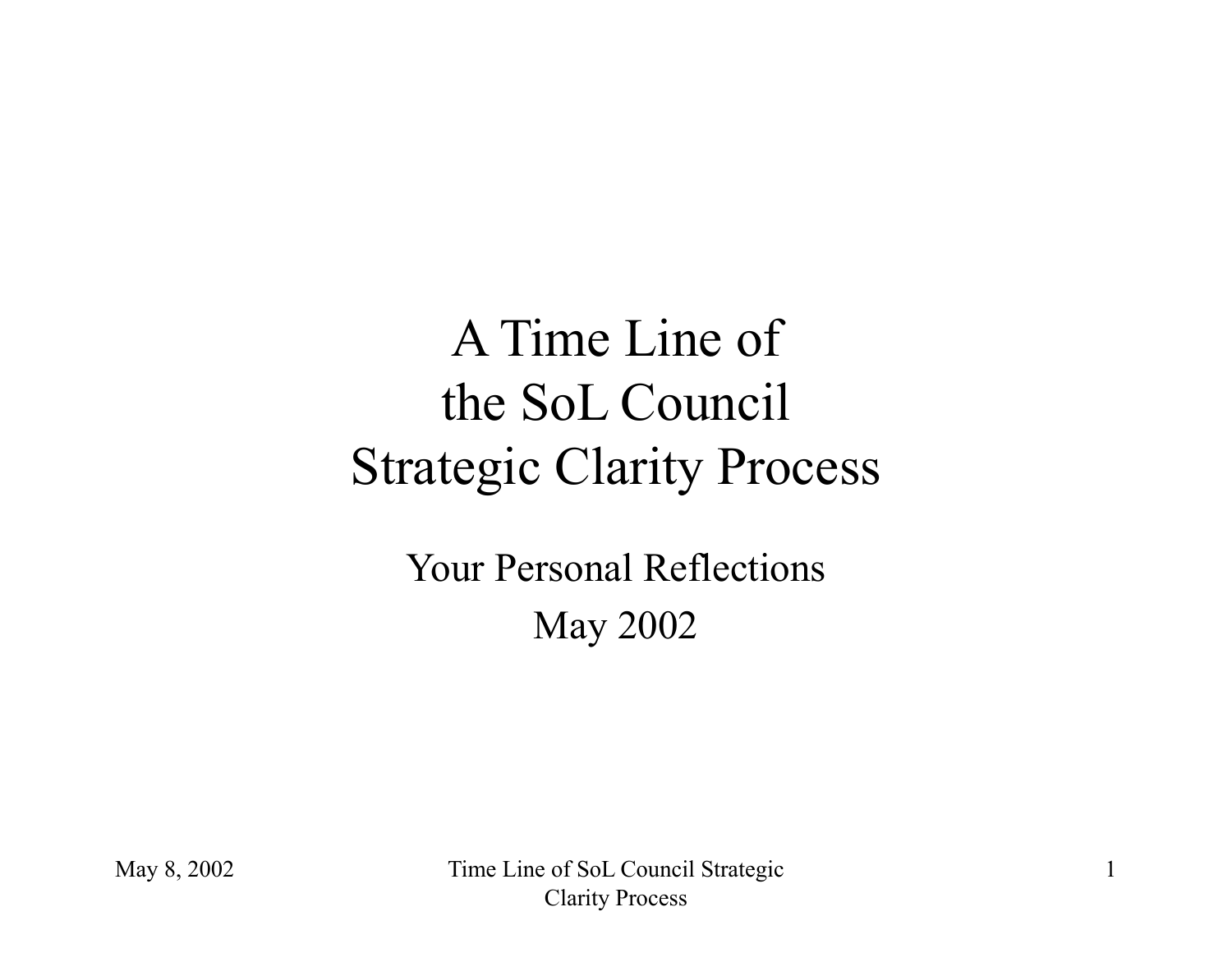## 1st Interview - September 2001

Questions we covered:

- What do you think is the global goal, the reason for being, of the Society for Organizational Learning?
- How well has SoL done at achieving this global goal, over time?
- What stakeholders influence or are influenced by SoL's ability to achieve this global goal?
- What satisfies each of these stakeholders, from your perspective?
- What satisfies you as a member of SoL?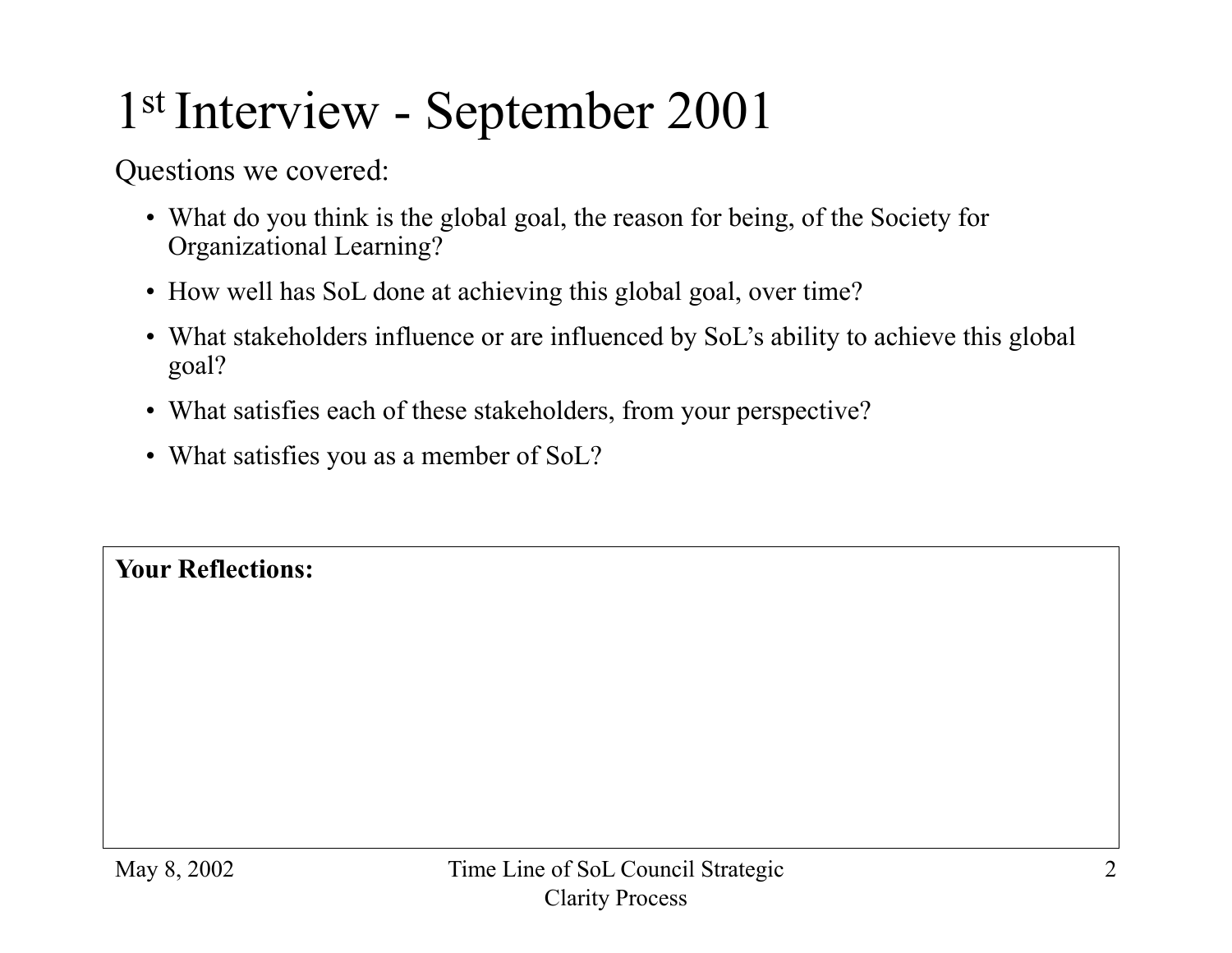### 2nd Interview - October 2001

Questions we covered:

• Looking at your "satisfiers" we identified last time, how do you live them at SoL?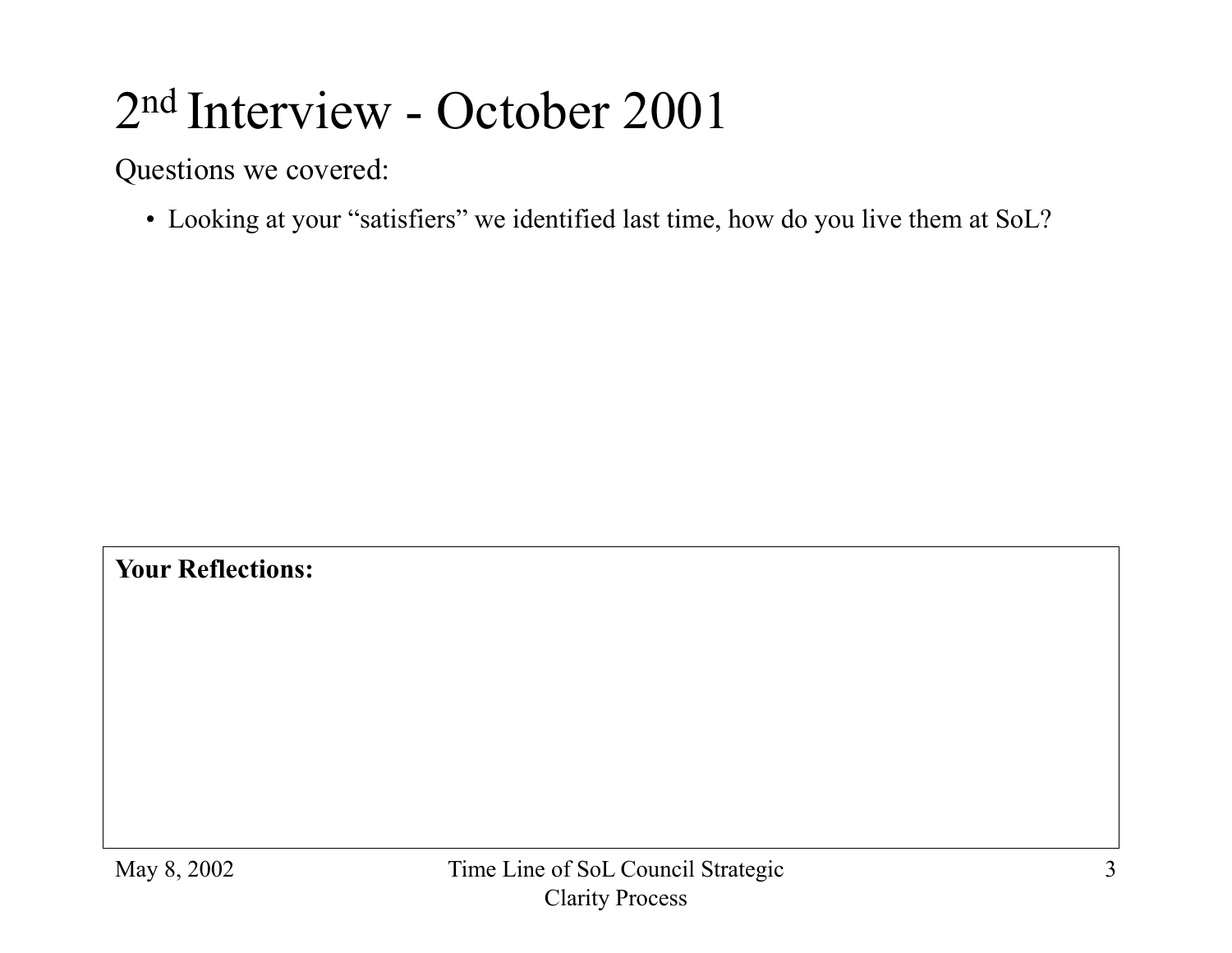## 3rd Interview - November 2001

Questions we covered while introducing the map for the first time:

- Can you identify your thoughts from the first two interviews in the SoL Strategic Clarity map?
- Can you tell a story, from your perspective, with the Strategic Clarity map?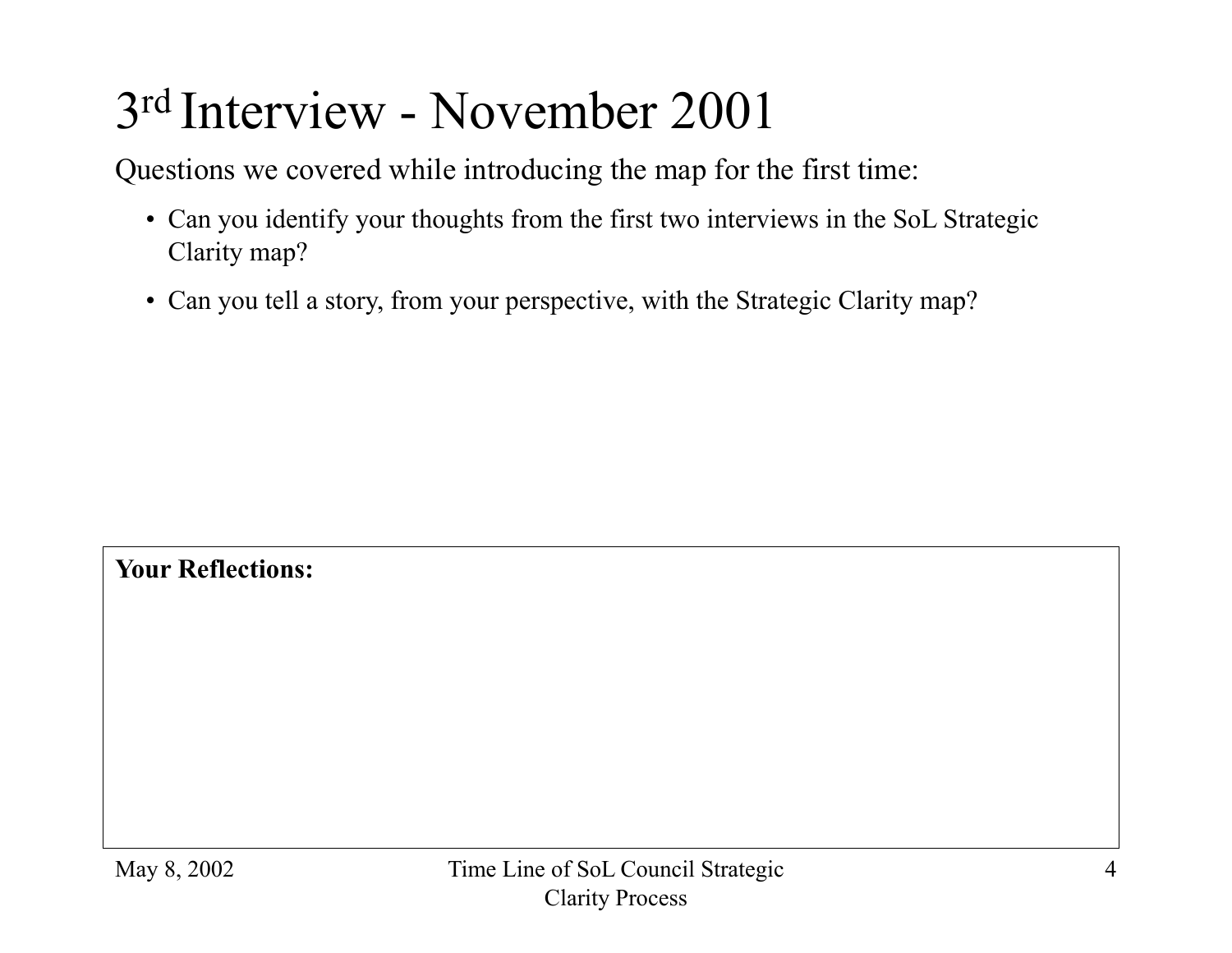# 1st Council Meeting - November 14, 2001

### We explored:

- four major themes that emerged from the interviews
- the overall structure of the model (see figure to right)
- five different stories about perspectives in the model (researcher, company, consultant, staff, GSN/fractal).

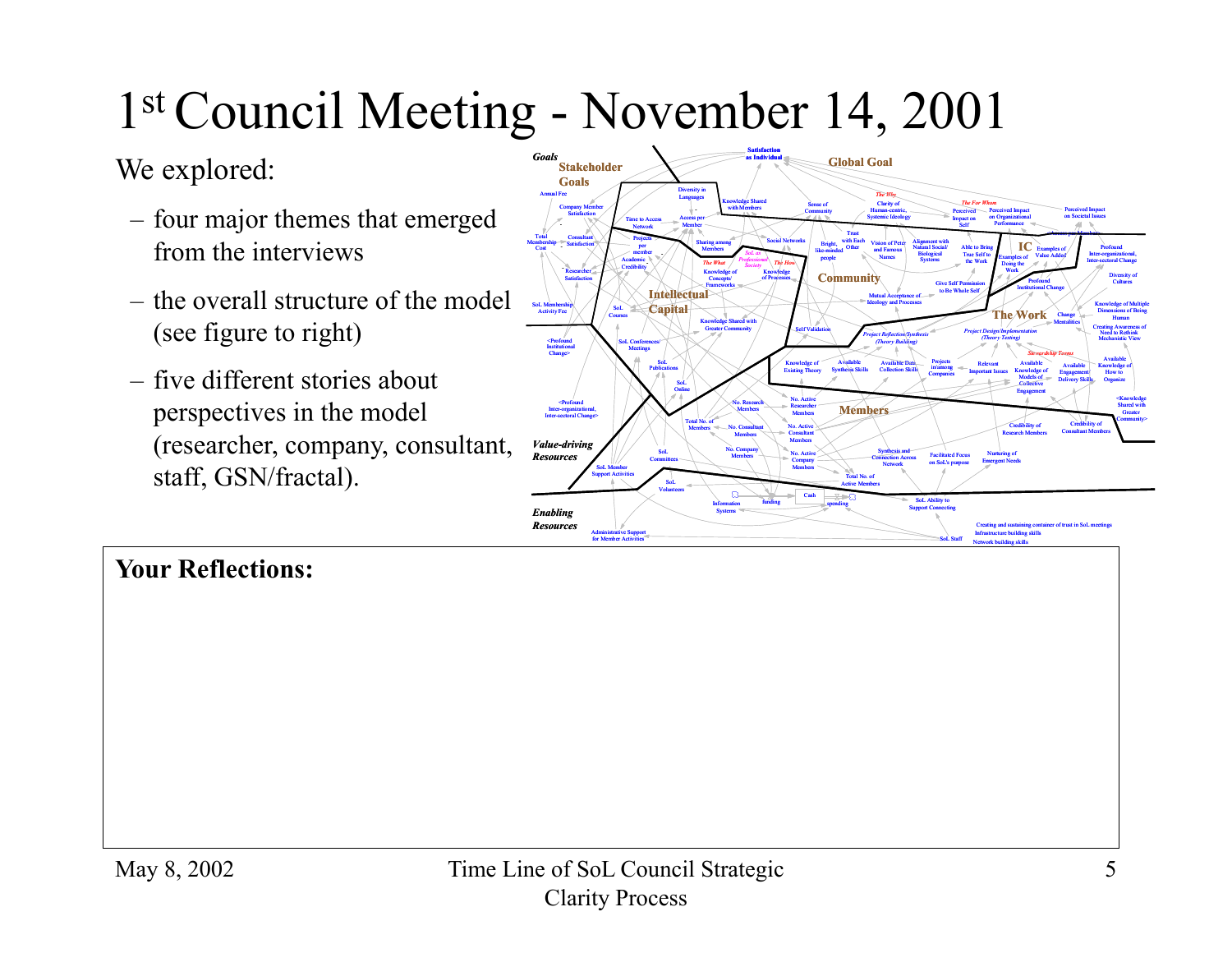# 2nd Council Meeting - January 15-16, 2002

We explored:

- Recap and review of modifications to the map
- Structure for discovery: *Global* archetypes; *Local* trends from local perspective; *Integrative* – bring it together

**"Growth and** 



To continue to drive profou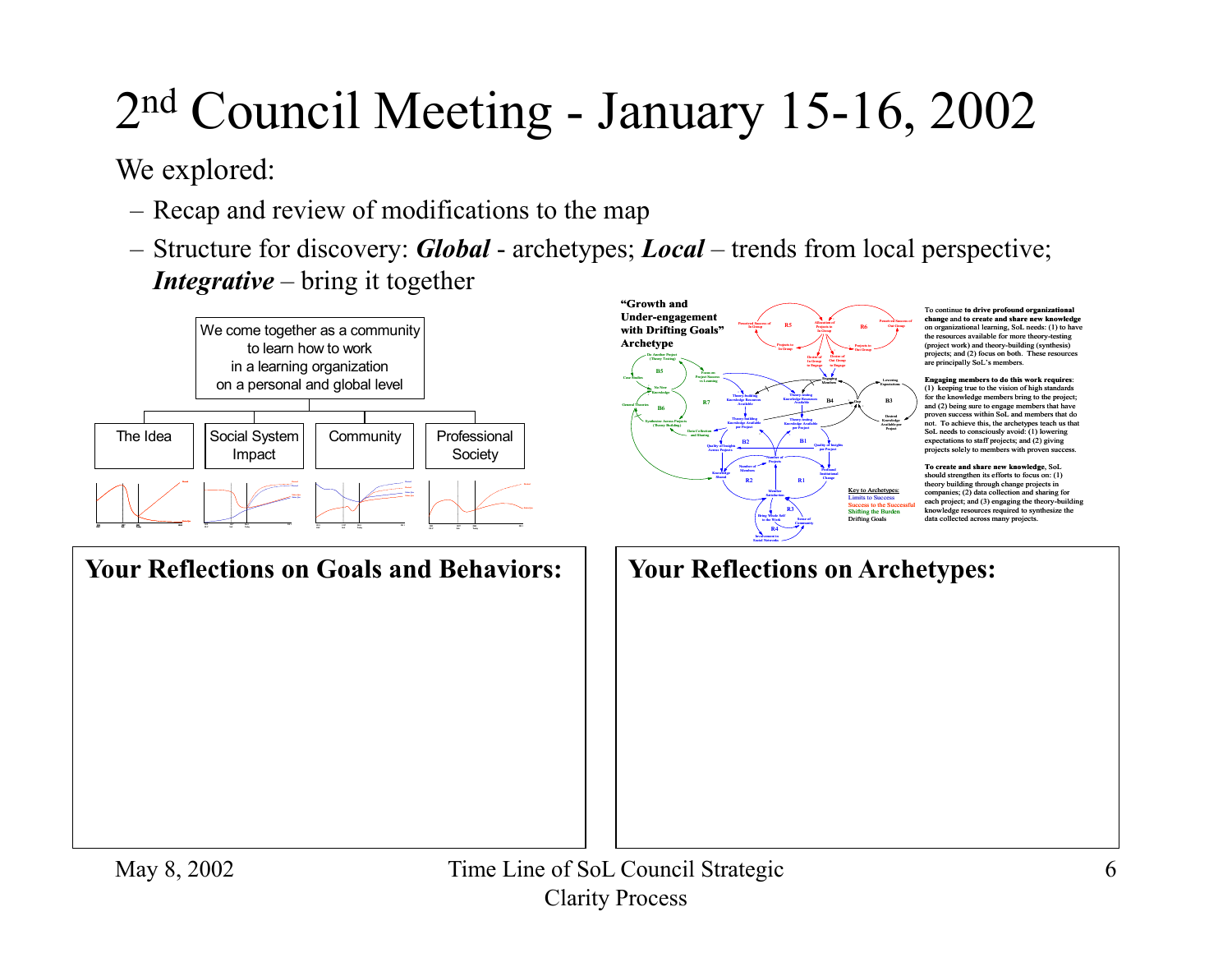# 2nd Council Meeting - January 15-16, 2002 cont'd

We explored:

- Recap and review of modifications to the map
- Structure for discovery: *Global* archetypes; *Local* trends from local perspective; *Integrative* – bring it together Company Member Satisfaction Satisfaction as Individua 1.0

 $(d, i)$ Knowledge Shared with Members

**Your Reflections on Trends:**



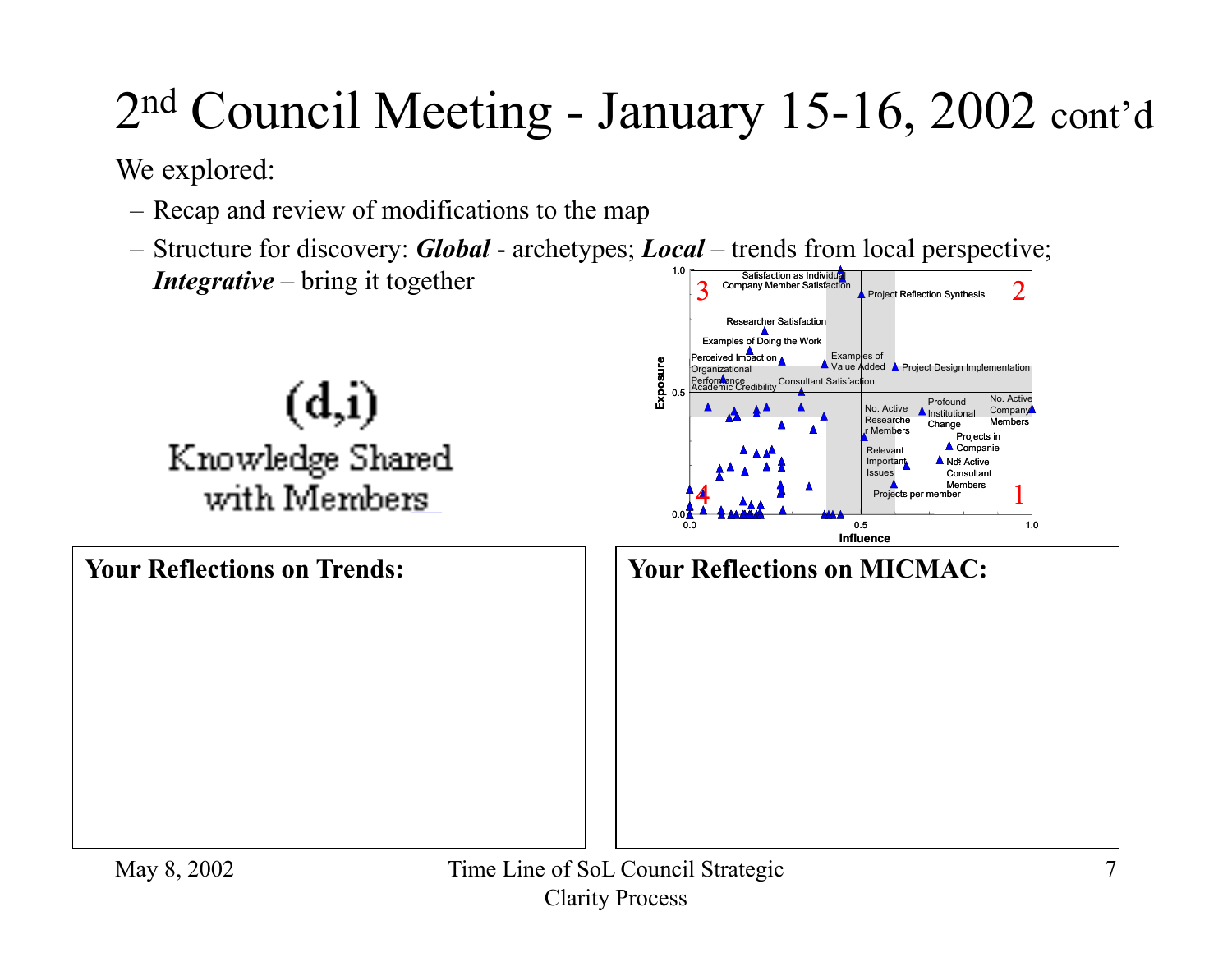# 3rd Council Meeting - March 4-5, 2002

We explored:

- Recap of where we are in the process (Global, Local and Integrative perspectives)
- Connecting influence/exposure results (MICMAC) to main archetypes
- Probable key thrusts and/or actions for SoL
- Possible strategies to support achievement of critical outcomes, for SoL as (1) the Idea, (2) Conscious Learning, (3) Organizational and Social Systems Impact, (4) Community (see "SoL Strat ClarMar02Final.doc" from Sherry 03/28/2002).

| <b>Your Reflections on Connecting MICMAC</b><br>to Archetypes: | <b>Your Reflections on Strategies to Support</b><br><b>Critical Outcomes:</b> |
|----------------------------------------------------------------|-------------------------------------------------------------------------------|
|                                                                |                                                                               |
|                                                                |                                                                               |
|                                                                |                                                                               |
|                                                                |                                                                               |